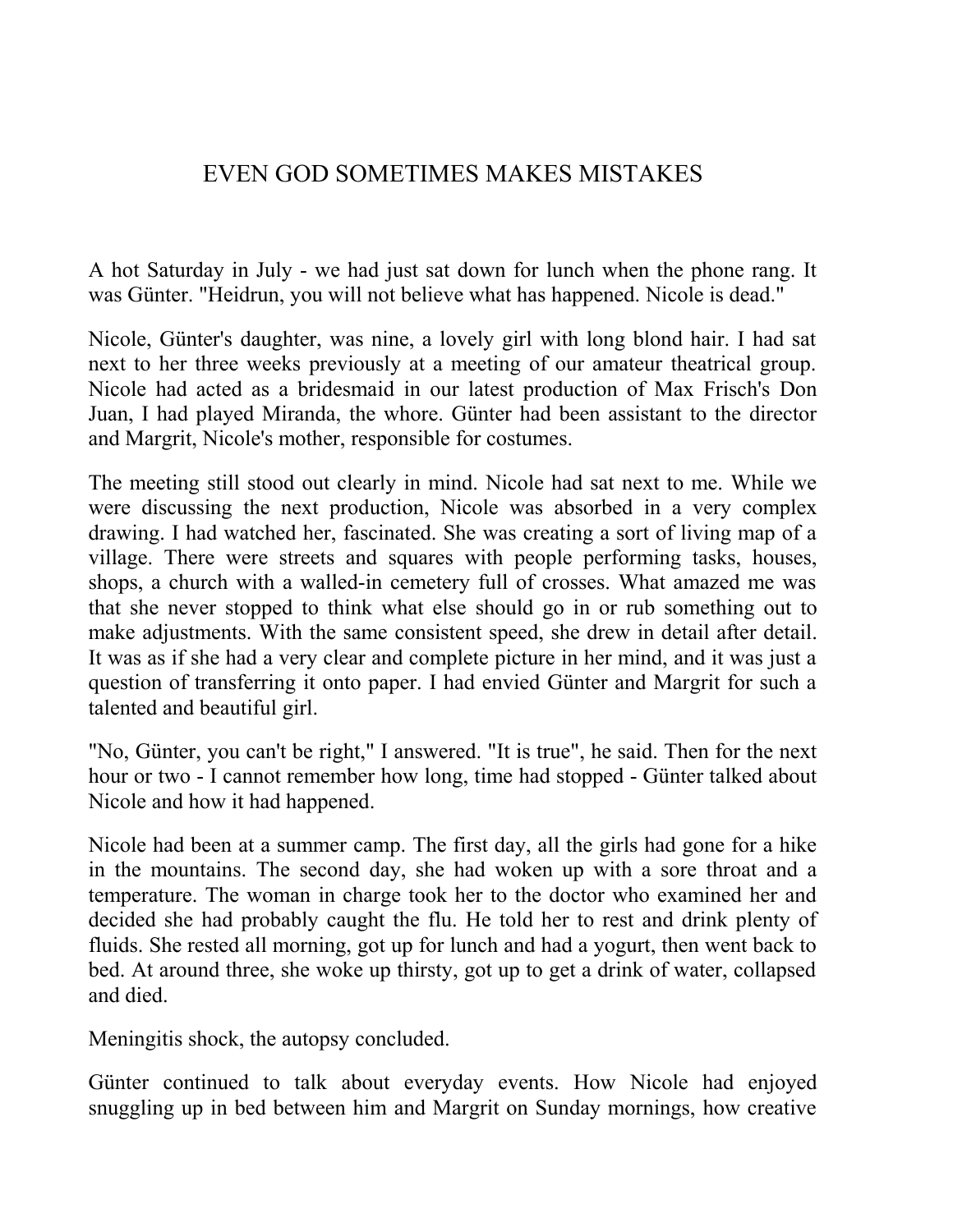she had been and how loving. He kept on talking, as if the phone were his connection to a reality he feared was slipping away from him. And maybe talking about Nicole was keeping her alive, present, with us, stopped her from drifting off to another planet. I did not ask. All I felt was his urgent need to stay connected.

Günter told me how much Nicole had loved flowers. Her favourite had been a white rose tinged with pink. It was of this bush, the most prolific in his garden, that Günter had cut a big bunch on the opening night of Don Juan to give one to each of us. Nicole had loved flowers as if she were a butterfly. "Why did she have to die?"

Nicole had enjoyed school, had enjoyed learning. Her teachers only had praise for her. With her class mates she had been popular. "Why did she have to go?"

"How could God do this to her?" Nicole was so religious. She had never missed Sunday school. Once she had said to Günter, "Daddy, I have two fathers: you and God." "What sort of a god was this who killed a girl who loved him so?"

"And why was there no warning?" Günter wanted to know. If there had been signs of a serious illness, surely something could have been done? "Why did God not at least give a warning? Why? Why?"

I had no answers. I had no comforts to offer. All I could say was that God had certainly not intended to punish Nicole. "It was just an accident. Even God sometimes makes mistakes."

I felt immensely sad, immensely helpless, hollow. Now that I had hung up the phone, I, too, begged God for an explanation. But I got no answer.

## THE STORY OF THE STORY

The funeral was scheduled for Monday morning. I wanted to write something to show Günter I had heard him, and that I shared his grief, their grief. Empty as my hands were, I was desperately searching for something to give.

I started a poem about a butterfly happily flying from flower to flower, but I soon abandoned that project as it was leading to the issue of life cycle, an experience Nicole had not been permitted to complete. But I could not think of anything else. And time was running out fast.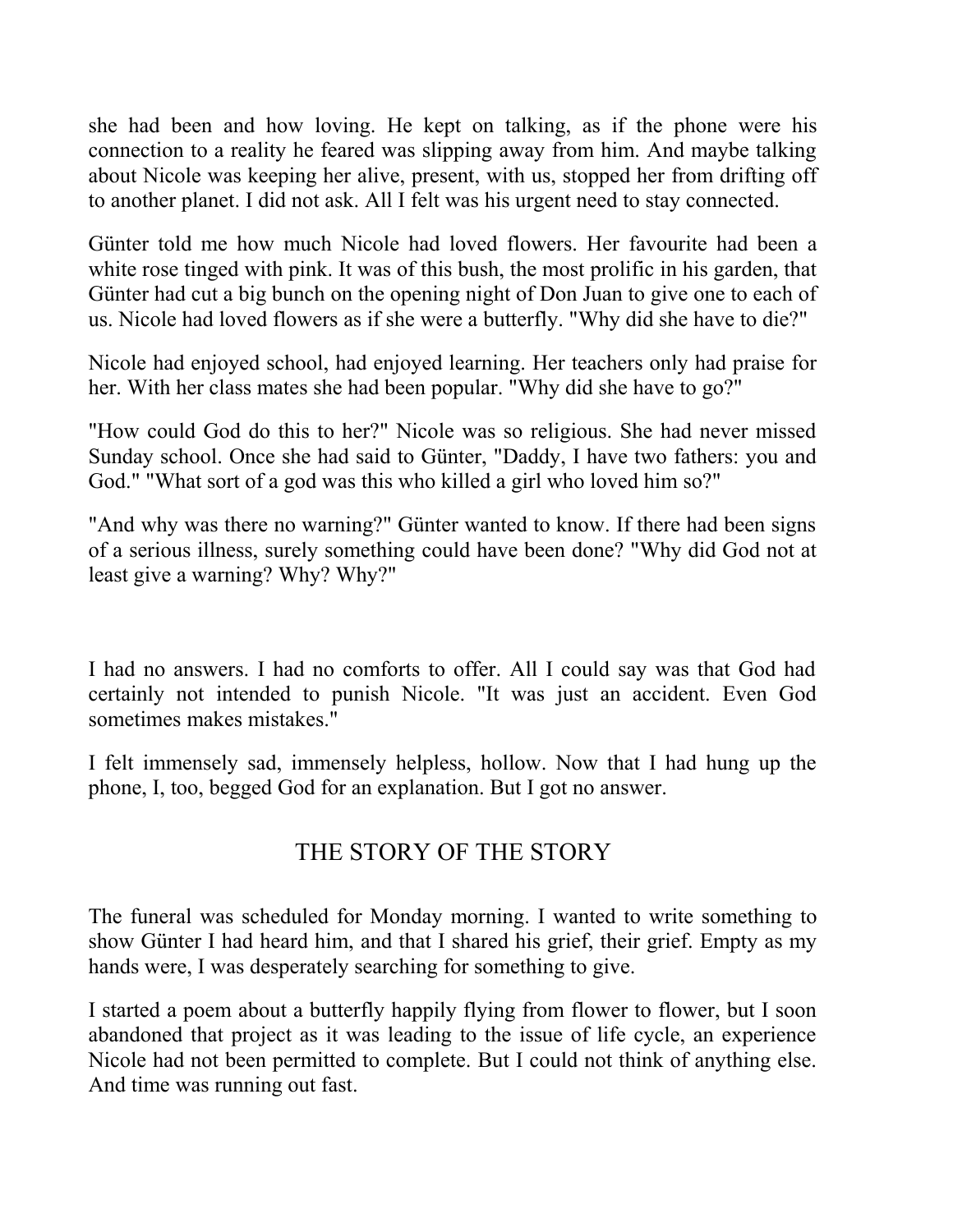Sunday morning came. My husband had gone off on a bike ride, my teen-age sons and their friends were still asleep. This was my last chance. If I did not produce something within the next hour or two, I would have nothing to give.

The lines of my writing pad remained ominously blank. The minutes were racing by. The pressure to produce was becoming an impediment to the flow of thoughts. And then, as if impelled by another mind, a parable began to take shape. Just as Nicole's hand had seemed directed by another force as she was drawing, so was mine in that hour. All I had to do was to listen to Günter's words again and the transfiguration followed.

Günter became the proud and caring gardener. Nicole slipped into the shape of her favourite rose. The blue and cloudless sky gave no warning of the thunderstorm already brewing, just as the absence of symptoms failed to indicate the serious illness. God appears as the flash of lightning which had not set out to kill Nicole but had hit the rose accidentally because he could not see the ground.

But most important, I wanted Günter to see himself surrounded by the many people who shared his grief, feel the arms of the many friends around him who were crying with him. I wanted to give him a concrete picture to hold on to.

The new, as yet unnamed rose, born out of the tears of grief for Nicole, I hoped Günter and Margrit would come to see as a symbol for a new beginning.

The thought of presenting the story at the service briefly passed through my mind but was discarded immediately as inappropriate. I did not want to hug the limelight. Yet, came Monday morning, I woke up with a clear order to read the piece. Strange, just as I had felt led in my writing, I now felt compelled by something outside of myself to read it. I had no choice. Even my otherwise persistent inner voice criticizing my very efforts was strangely silent, and I was only concerned with the problem of how to proceed.

When I arrived at the church, I immediately set off to look for the priest. I found him in the sacristy and with a beating heart asked him if he would permit me to read a story. "No," he answered, "you must understand we have our own thoughts on this." I bowed my head in the respect I was taught and left. All the members of our drama group by now had gathered around Nicole's coffin. The coffin was open, Nicole's blond hair lay surrounded by a halo of flowers. Overcome by her still beauty, my feet turned and propelled me back to the sacristy. "If I am honest," I said, "I don't understand." The priest tore the pages out of my hand glancing at them quickly. "And for whom are you speaking?" he wanted to know. "For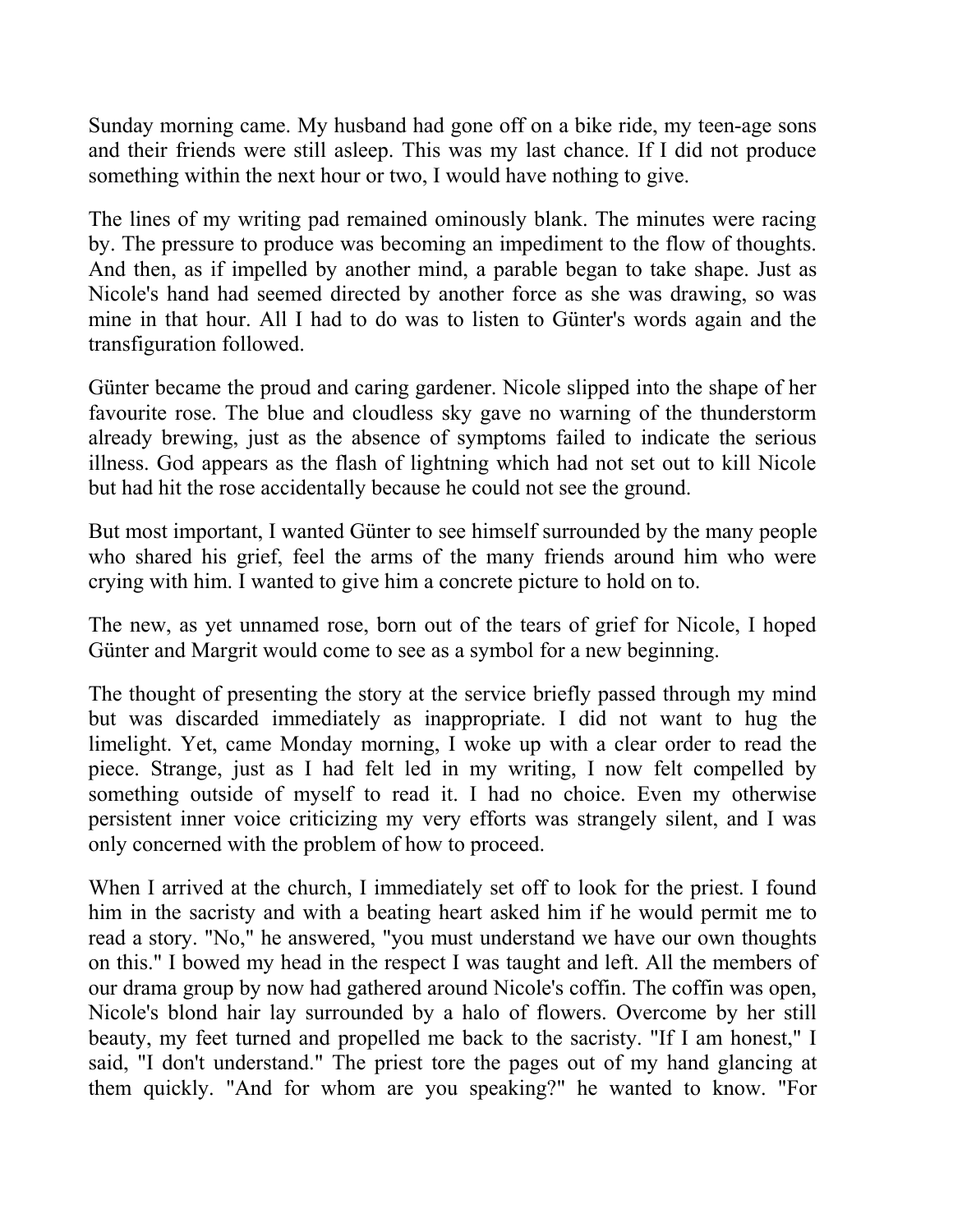nobody," I mumbled, taken aback by the question. "All right, you can read it before the service then," and with that he motioned me out of the room.

I joined the group once again and together we moved into the church for the service. My self-questioning voice was now as loud as my heartbeat, "what, if it is all wrong, what if Margrit and Günter do not like my story? What if it is not appropriate after all?" The priest entered from the side, walked to the altar stairs and addressed the mourners, "somebody wants to read something." The sheets of paper were trembling in my hand, my voice was trembling. I can't remember how I got to the end.

I stumbled back to my seat, tears veiling my vision. Then the priest officiated the service. He spoke about Nicole as an adult always using her first and last name. He spoke of her as a person whose time was simply up. He did not speak of her as the unusually gifted, unusually devoted girl she had been. He did not indicate he understood what a loss Nicole's death must be to her mother and father and brother. Not a sign of empathy.

A woman, Nicole's catechist I was later informed, went up to the pulpit and read from the Bible - a piece about deliverance from sin. Why the topic of sin in a girl so young, so pure, so loving? No mention of Nicole's eagerness in Sunday school, no mention of Nicole's religious commitment, unusual for a girl her age. No word of loss, no personal word.

Her classmates were not there to sing, it was still holiday time. Her teacher was not there to voice his loss of a gifted student.

Was it this absence of personal contributions, this lack of warmth and comfort I had detected in the priest's cold response to my request that gave me the strength to pursue? Or was there really a presence that had pushed me forward? I do not know.

The hardest part of the funeral was still to come - seeing the white coffin, covered with flowers, lowered into the grave. Then the first handful of earth followed by many other handfuls. Layer after layer of tear-soaked earth was beginning to separate us from Nicole. Eventually, the moment came when we walked away from the grave, leaving Nicole there - alone, - our minds still clinging to the fairhaired girl, our legs disconnectedly walking on towards the living.

After a time "that was neither short nor long" Margrit and Günter joined Compassionate Friends, a self-help group of bereaved parents. Two years later they set off for Birmingham to attend an international meeting of the association.